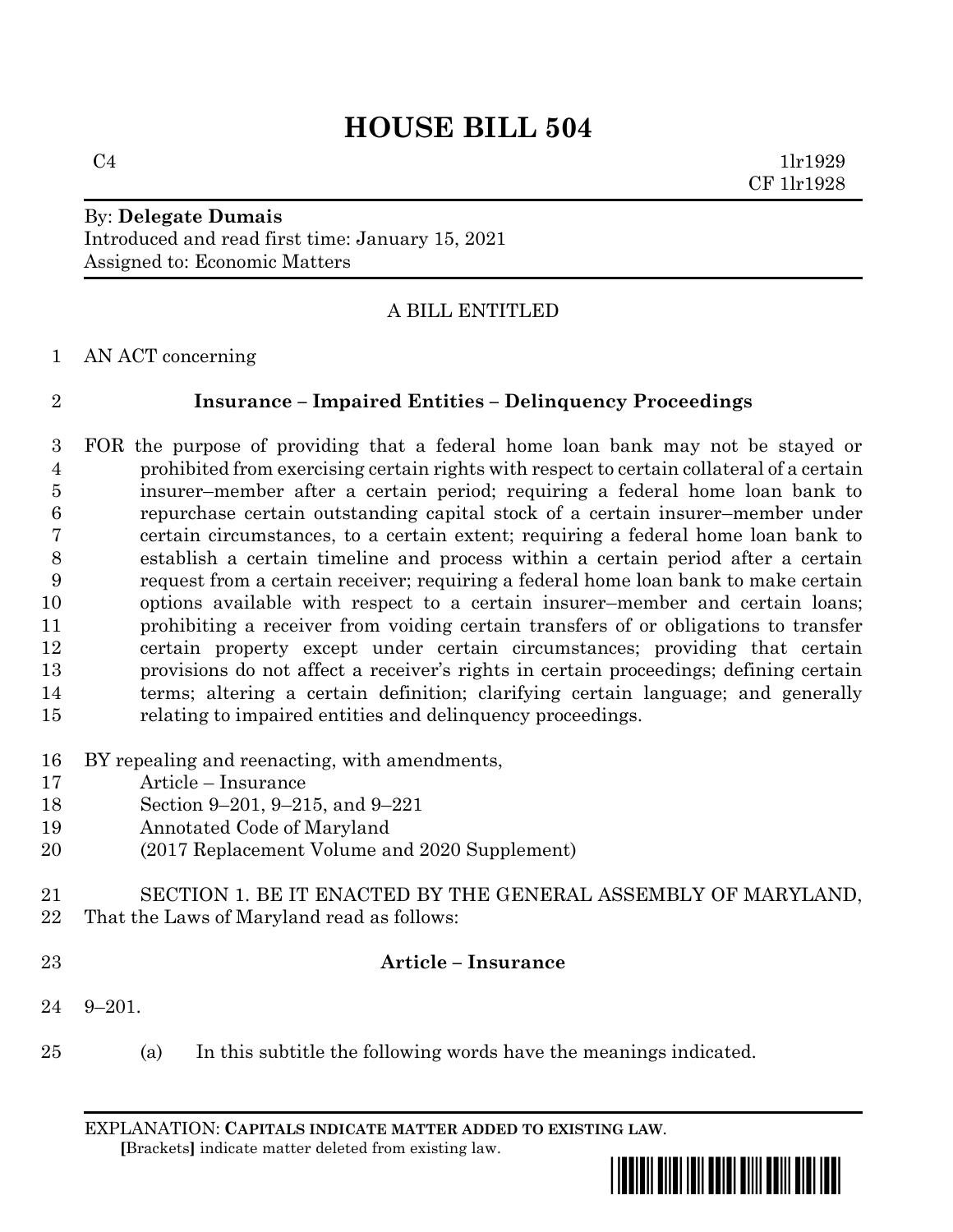|                                    | $\overline{2}$                                                                                                                                                                            |     | <b>HOUSE BILL 504</b>                                                                                                                                                                                                                                                                                                                                                                           |  |
|------------------------------------|-------------------------------------------------------------------------------------------------------------------------------------------------------------------------------------------|-----|-------------------------------------------------------------------------------------------------------------------------------------------------------------------------------------------------------------------------------------------------------------------------------------------------------------------------------------------------------------------------------------------------|--|
| 1                                  | (b)                                                                                                                                                                                       |     | "Ancillary state" means a state other than a domiciliary state.                                                                                                                                                                                                                                                                                                                                 |  |
| $\overline{2}$                     | $\left( \mathrm{c}\right)$                                                                                                                                                                |     | "Creditor" means a person with a claim against an impaired insurer.                                                                                                                                                                                                                                                                                                                             |  |
| 3<br>$\overline{4}$                | (d)                                                                                                                                                                                       |     | "Delinguency proceeding" means a proceeding under this subtitle to liquidate,<br>rehabilitate, reorganize, or conserve an insurer or other entity subject to this subtitle.                                                                                                                                                                                                                     |  |
| $\overline{5}$                     | (e)                                                                                                                                                                                       |     | "Domiciliary state" means:                                                                                                                                                                                                                                                                                                                                                                      |  |
| 6                                  |                                                                                                                                                                                           | (1) | the state in which an insurer is incorporated or organized; or                                                                                                                                                                                                                                                                                                                                  |  |
| 7                                  |                                                                                                                                                                                           | (2) | the state of entry of an alien insurer.                                                                                                                                                                                                                                                                                                                                                         |  |
| 8<br>9<br>10                       | "FEDERAL HOME LOAN BANK" MEANS A FEDERAL HOME LOAN BANK<br>(f)<br>ESTABLISHED UNDER THE FEDERAL HOME LOAN BANK ACT, 12 U.S.C. §§ 1421<br>THROUGH 1449.                                    |     |                                                                                                                                                                                                                                                                                                                                                                                                 |  |
| 11                                 | (G)                                                                                                                                                                                       |     | "Foreign country" means territory outside of any state.                                                                                                                                                                                                                                                                                                                                         |  |
| 12                                 | $[(g)]$ (H)                                                                                                                                                                               |     | "General assets" means:                                                                                                                                                                                                                                                                                                                                                                         |  |
| 13<br>14<br>15                     | all property that is not specifically mortgaged, pledged, deposited, or<br>(1)<br>otherwise encumbered for the security or benefit of specified persons or a limited class of<br>persons; |     |                                                                                                                                                                                                                                                                                                                                                                                                 |  |
| 16<br>17<br>18                     | encumbrance; and                                                                                                                                                                          | (2) | to the extent that property of an insurer is specifically encumbered, the<br>amount of the property or its proceeds that exceeds the amount necessary to discharge the                                                                                                                                                                                                                          |  |
| 19<br>20                           |                                                                                                                                                                                           | (3) | assets held in trust and assets held on deposit for the security or benefit<br>of all policyholders and creditors in the United States.                                                                                                                                                                                                                                                         |  |
| 21                                 | $[(h)]$ $(I)$                                                                                                                                                                             |     | "Impaired insurer" means:                                                                                                                                                                                                                                                                                                                                                                       |  |
| 22<br>$23\,$<br>24                 |                                                                                                                                                                                           | (1) | a stock insurer whose assets, less all liabilities and required reserves,<br>do not equal or exceed the capital stock and surplus required for authority to engage in<br>insurance business as a stock insurer;                                                                                                                                                                                 |  |
| $25\,$<br>26<br>$27\,$<br>28<br>29 |                                                                                                                                                                                           | (2) | a mutual insurer, reciprocal insurer, dental plan organization, or<br>nonprofit health service plan whose assets, less liabilities and required reserves, do not<br>equal or exceed the minimum surplus required under this article for authority to engage in<br>insurance business as a mutual insurer, reciprocal insurer, dental plan organization, or<br>nonprofit health service plan; or |  |
| $\Omega$                           |                                                                                                                                                                                           |     | $\mu$                                                                                                                                                                                                                                                                                                                                                                                           |  |

 (3) as determined by the Commissioner, an insurer that does not have the financial ability to pay an obligation within 30 days after it becomes due.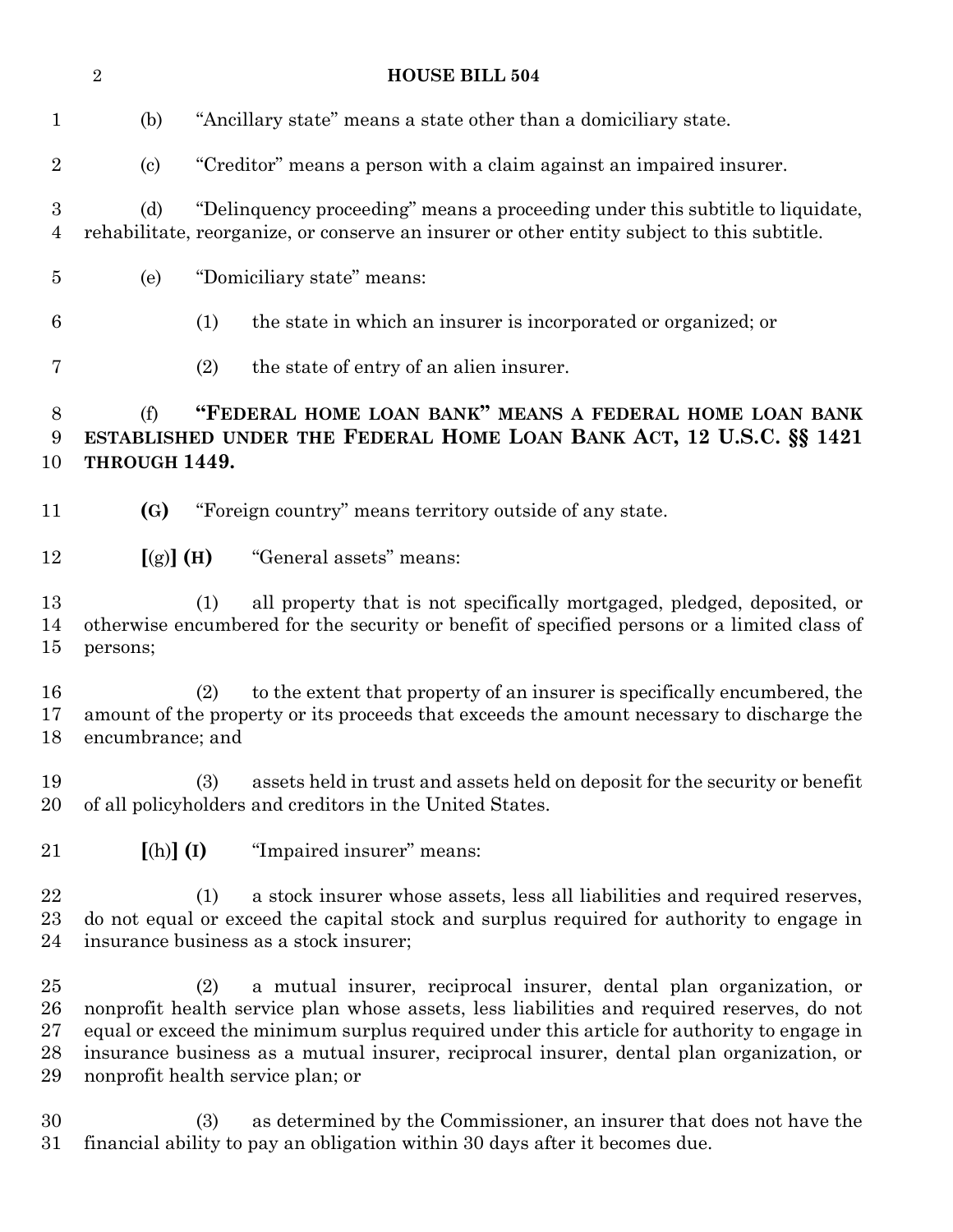#### **HOUSE BILL 504** 3

 **[**(i)**] (J)** "Insurance business" includes any of the acts of an insurance business specified in § 4–205 of this article.

# **(K) "INSURER–MEMBER" MEANS AN INSURER THAT IS A MEMBER OF A FEDERAL HOME LOAN BANK.**

**[**(j)**] (L)** "Receiver" includes a conservator, rehabilitator, and liquidator.

 **[**(k)**] (M)** "Reciprocal state" means a state other than this State in which the substance and effect of the provisions of this subtitle are in force, including the requirement that the Commissioner or equivalent insurance supervisory official be the receiver of an insurer subject to a delinquency proceeding and a provision for avoidance of fraudulent conveyances and preferential transfers.

**[**(l)**] (N)** (1) "Secured claim" means a claim that:

 (i) is secured by mortgage, trust deed, pledge, deposit as security, escrow, or otherwise; or

(ii) has become a lien on specific assets through judicial process.

 (2) "Secured claim" does not include a special deposit claim or a claim against general assets.

 **[**(m)**] (O)** (1) "Special deposit claim" means a claim secured by a deposit required by law for the security or benefit of a limited class of persons.

(2) "Special deposit claim" does not include a claim against general assets.

 **[**(n)**] (P) (1) [**"State"**] EXCEPT AS PROVIDED IN PARAGRAPH (2) OF THIS SUBSECTION, "STATE"** means a state of the United States, the District of Columbia, or Puerto Rico.

**(2) WHEN CAPITALIZED, "STATE" MEANS MARYLAND.**

**[**(o)**] (Q)** "Transfer" means:

 (1) the sale or other direct or indirect disposition of property or an interest in property;

(2) the fixing of a lien on property or an interest in property; or

28 (3) the retention of a security title to property delivered to a debtor.

9–215.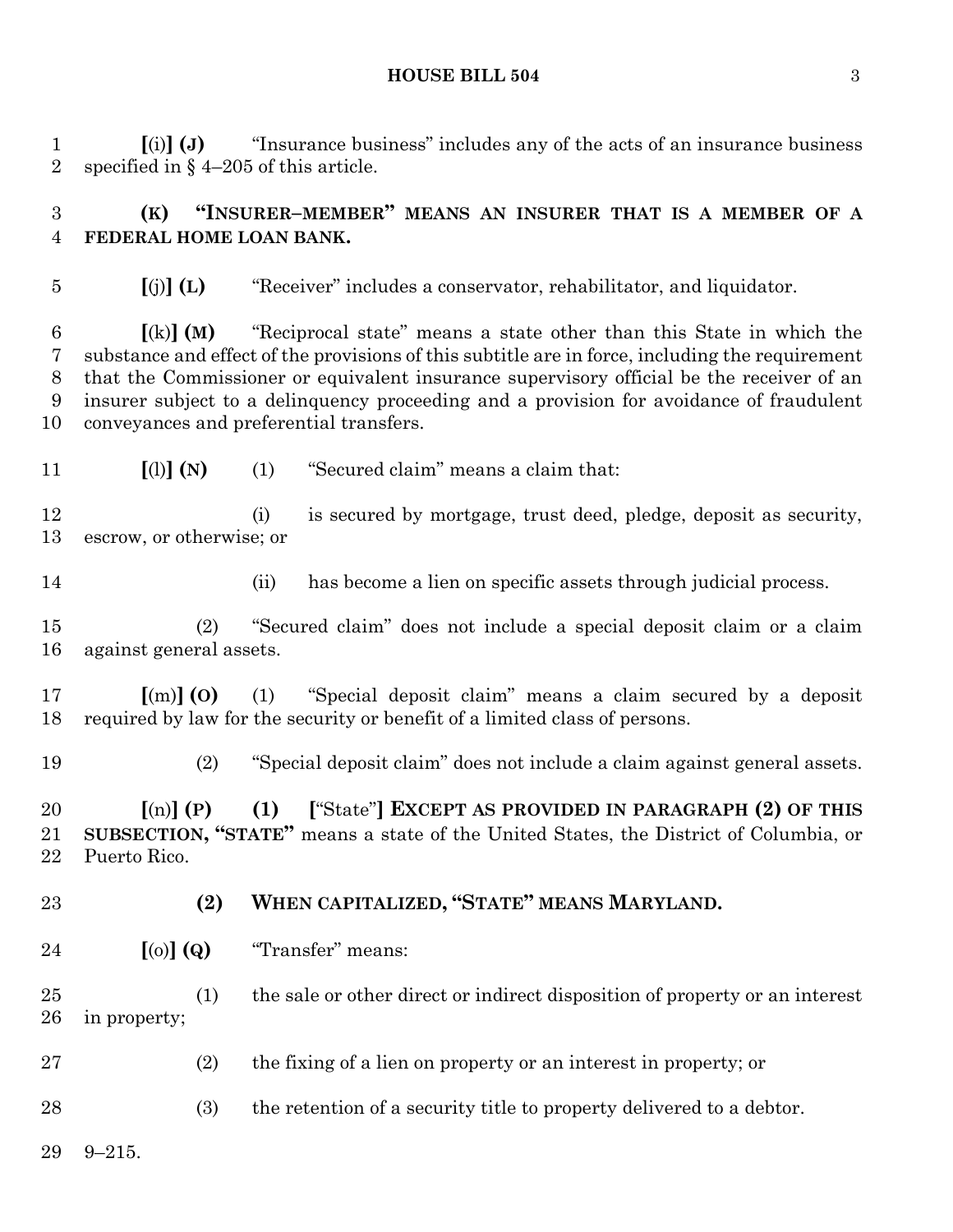# **HOUSE BILL 504**

| 1<br>$\overline{2}$                | On application of the Commissioner at any time, the court may issue ex parte<br>(a)<br>an order that:                                                                                                                                                                                       |  |  |  |
|------------------------------------|---------------------------------------------------------------------------------------------------------------------------------------------------------------------------------------------------------------------------------------------------------------------------------------------|--|--|--|
| $\boldsymbol{3}$<br>$\overline{4}$ | (1)<br>directs the Commissioner to take possession and control of all or part<br>of:                                                                                                                                                                                                        |  |  |  |
| $\overline{5}$<br>$\boldsymbol{6}$ | (i)<br>the property, books, accounts, documents, and other records of<br>an insurer; and                                                                                                                                                                                                    |  |  |  |
| 7<br>8                             | the premises that the insurer occupies for the transaction of its<br>(ii)<br>business; and                                                                                                                                                                                                  |  |  |  |
| 9<br>10<br>11                      | (2)<br>enjoins the insurer and its officers, directors, stockholders, members,<br>subscribers, agents, and all other persons from the transaction of its business without<br>written consent of the Commissioner.                                                                           |  |  |  |
| 12<br>13                           | The court shall specify the duration of a seizure order issued under this<br>(b)<br>(1)<br>section.                                                                                                                                                                                         |  |  |  |
| 14<br>15                           | The duration of the seizure order shall be the time that the court<br>(2)<br>considers necessary for the Commissioner to determine the condition of the insurer.                                                                                                                            |  |  |  |
| 16<br>17<br>18                     | (3)<br>On motion of the court or either party and after notice that the court<br>considers appropriate, the court may hold hearings and extend, shorten, or modify the<br>terms of the seizure order.                                                                                       |  |  |  |
| 19<br>20                           | If the Commissioner fails to commence a delinquency proceeding after<br>(4)<br>having had a reasonable opportunity to do so, the court shall vacate the seizure order.                                                                                                                      |  |  |  |
| 21<br>22                           | An order of the court under a delinguency proceeding vacates the<br>(5)<br>seizure order.                                                                                                                                                                                                   |  |  |  |
| 23<br>24                           | Issuance of a seizure order under this section does not constitute an<br>$\left( \mathrm{c} \right)$<br>anticipatory breach of any contract of the insurer.                                                                                                                                 |  |  |  |
| 25<br>26                           | At any time after issuance of an ex parte order under this section, an<br>(d)<br>(1)<br>insurer subject to the order may petition the court for a hearing and review of the order.                                                                                                          |  |  |  |
| 27<br>28                           | (2)<br>Within 15 days after receipt of the petition, the court shall hold the<br>hearing and review [of] the order.                                                                                                                                                                         |  |  |  |
| 29<br>30<br>31<br>32               | If at any time after issuance of a seizure order the court determines that<br>(e)<br>(1)<br>a person whose interest is or will be substantially affected by the order did not appear at<br>the hearing and has not been served, the court may order that notice be given to that<br>person. |  |  |  |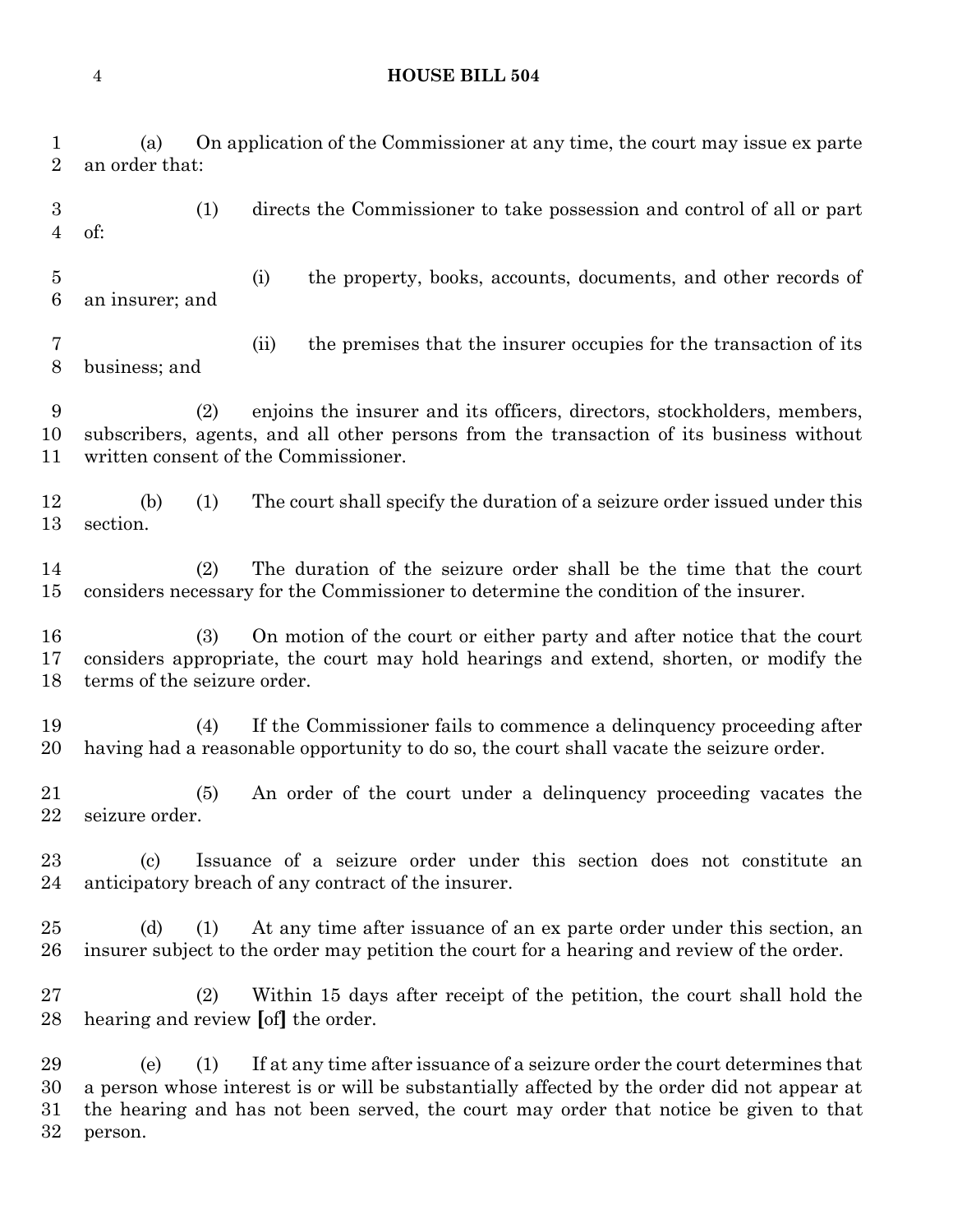#### **HOUSE BILL 504** 5

 (2) The order that notice be given does not stay the effect of any other order previously issued by the court.

 (f) At any time during a delinquency proceeding, the court may issue an injunction or order to prevent:

- (1) interference with the Commissioner or the delinquency proceeding; (2) waste of the assets of the insurer; (3) commencement or prosecution of an action; (4) obtaining of preferences, judgments, attachments, or other liens; or (5) levy against the insurer or all or part of its assets. (g) (1) Except when disclosure is necessary to comply with a court order, all documents and records that relate to a proceeding under this section, including records of the insurer, files of the Administration, and court records and papers, are confidential. (2) The clerk of the court shall hold all documents and records filed with the court in a proceeding under this section in a confidential file. (3) After hearing arguments from the parties, the court may order that a document or record be made public. (h) Notwithstanding any other provision of law, the Commissioner may not be required to post a bond as a prerequisite for issuance of an order under this section. **(I) (1) (I) AFTER THE 14TH DAY FOLLOWING THE FILING OF A DELINQUENCY PROCEEDING, A FEDERAL HOME LOAN BANK MAY NOT BE STAYED OR PROHIBITED FROM EXERCISING ITS RIGHTS REGARDING COLLATERAL PLEDGED BY AN INSURER–MEMBER. (II) IF A FEDERAL HOME LOAN BANK EXERCISES ITS RIGHTS REGARDING COLLATERAL PLEDGED BY AN INSURER–MEMBER WHO IS SUBJECT TO A DELINQUENCY PROCEEDING, THE FEDERAL HOME LOAN BANK SHALL**
- **REPURCHASE ANY OUTSTANDING CAPITAL STOCK:**
- **1. THAT EXCEEDS THE AMOUNT OF FEDERAL HOME LOAN BANK STOCK THAT THE INSURER–MEMBER IS REQUIRED TO HOLD AS A MINIMUM INVESTMENT; AND**
- **2. TO THE EXTENT THE FEDERAL HOME LOAN BANK IN GOOD FAITH DETERMINES THE REPURCHASE TO BE:**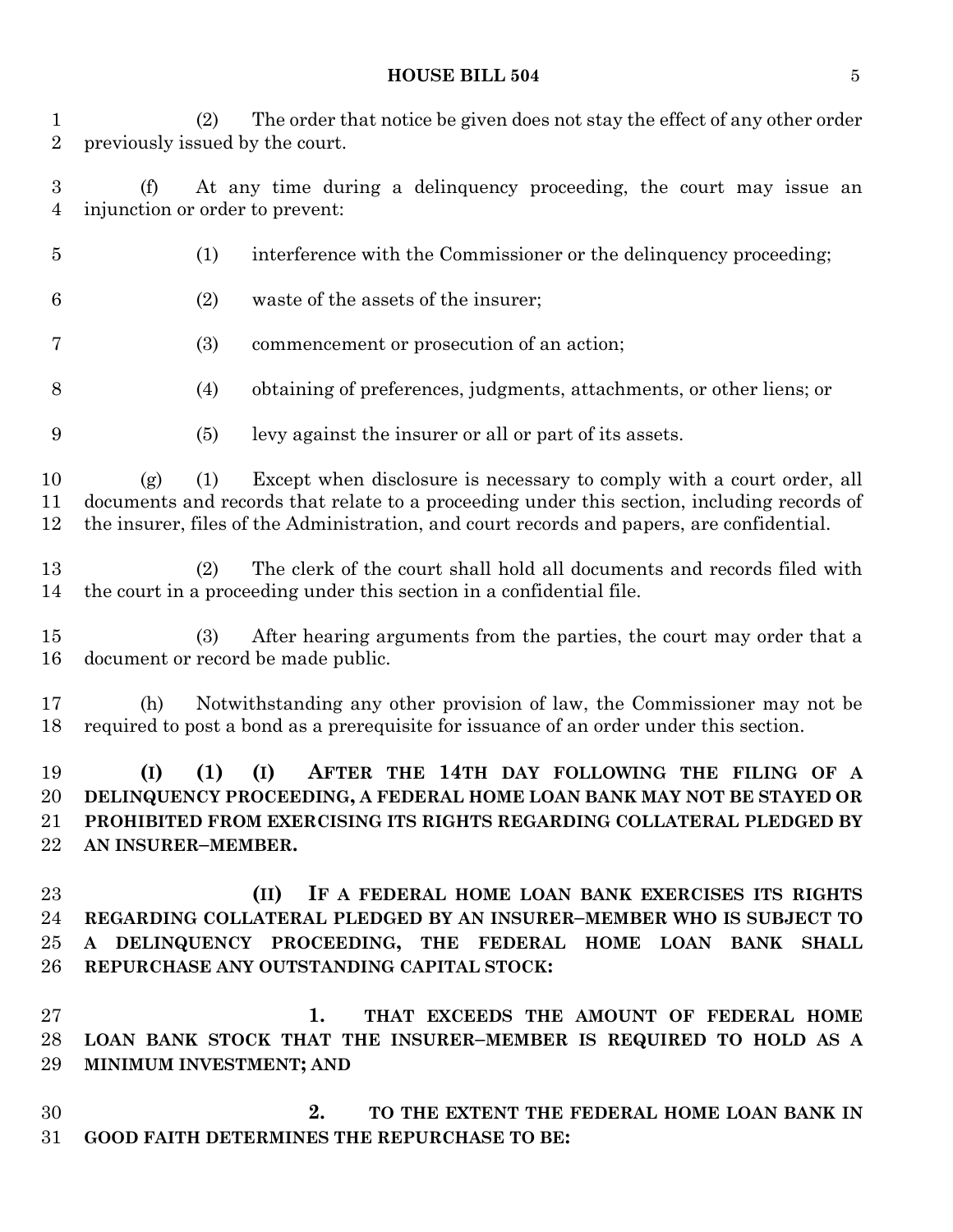#### **HOUSE BILL 504**

 **A. PERMISSIBLE UNDER APPLICABLE LAWS, REGULATIONS, REGULATORY OBLIGATIONS, AND THE FEDERAL HOME LOAN BANK'S CAPITAL PLAN; AND**

 **B. CONSISTENT WITH THE FEDERAL HOME LOAN BANK'S CURRENT CAPITAL STOCK PRACTICES APPLICABLE TO ITS ENTIRE MEMBERSHIP.**

 **(2) AFTER THE APPOINTMENT OF A RECEIVER FOR AN INSURER–MEMBER, THE FEDERAL HOME LOAN BANK, WITHIN 10 BUSINESS DAYS AFTER A REQUEST FROM THE RECEIVER, SHALL PROVIDE A PROCESS AND ESTABLISH A TIMELINE FOR THE FOLLOWING:**

 **(I) THE RELEASE OF COLLATERAL THAT EXCEEDS THE AMOUNT REQUIRED TO SUPPORT SECURED OBLIGATIONS REMAINING AFTER ANY REPAYMENT OF LOANS, AS DETERMINED IN ACCORDANCE WITH THE APPLICABLE AGREEMENTS BETWEEN THE FEDERAL HOME LOAN BANK AND THE INSURER–MEMBER;**

 **(II) THE RELEASE OF ANY OF THE INSURER–MEMBER'S COLLATERAL REMAINING IN THE FEDERAL HOME LOAN BANK'S POSSESSION AFTER FULL REPAYMENT OF ALL OUTSTANDING SECURED OBLIGATIONS OF THE INSURER–MEMBER;**

 **(III) THE PAYMENT OF ANY FEES OWED BY THE INSURER–MEMBER TO THE FEDERAL HOME LOAN BANK;**

 **(IV) THE OPERATION OF DEPOSITS AND OTHER ACCOUNTS OF THE INSURER–MEMBER WITH THE FEDERAL HOME LOAN BANK; AND**

 **(V) THE POSSIBLE REDEMPTION OR REPURCHASE OF FEDERAL HOME LOAN BANK STOCK OR EXCESS STOCK OF ANY CLASS THAT AN INSURER–MEMBER IS REQUIRED TO OWN.**

 **(3) ON REQUEST OF A RECEIVER FOR AN INSURER–MEMBER, THE FEDERAL HOME LOAN BANK SHALL PROVIDE ANY OPTIONS AVAILABLE TO THE INSURER–MEMBER TO RENEW OR RESTRUCTURE A LOAN, SUBJECT TO:**

- 
- **(I) MARKET CONDITIONS;**

 **(II) THE TERMS OF ANY OUTSTANDING LOANS MADE TO THE INSURER–MEMBER;**

- 
- **(III) THE APPLICABLE POLICIES OF THE FEDERAL HOME LOAN**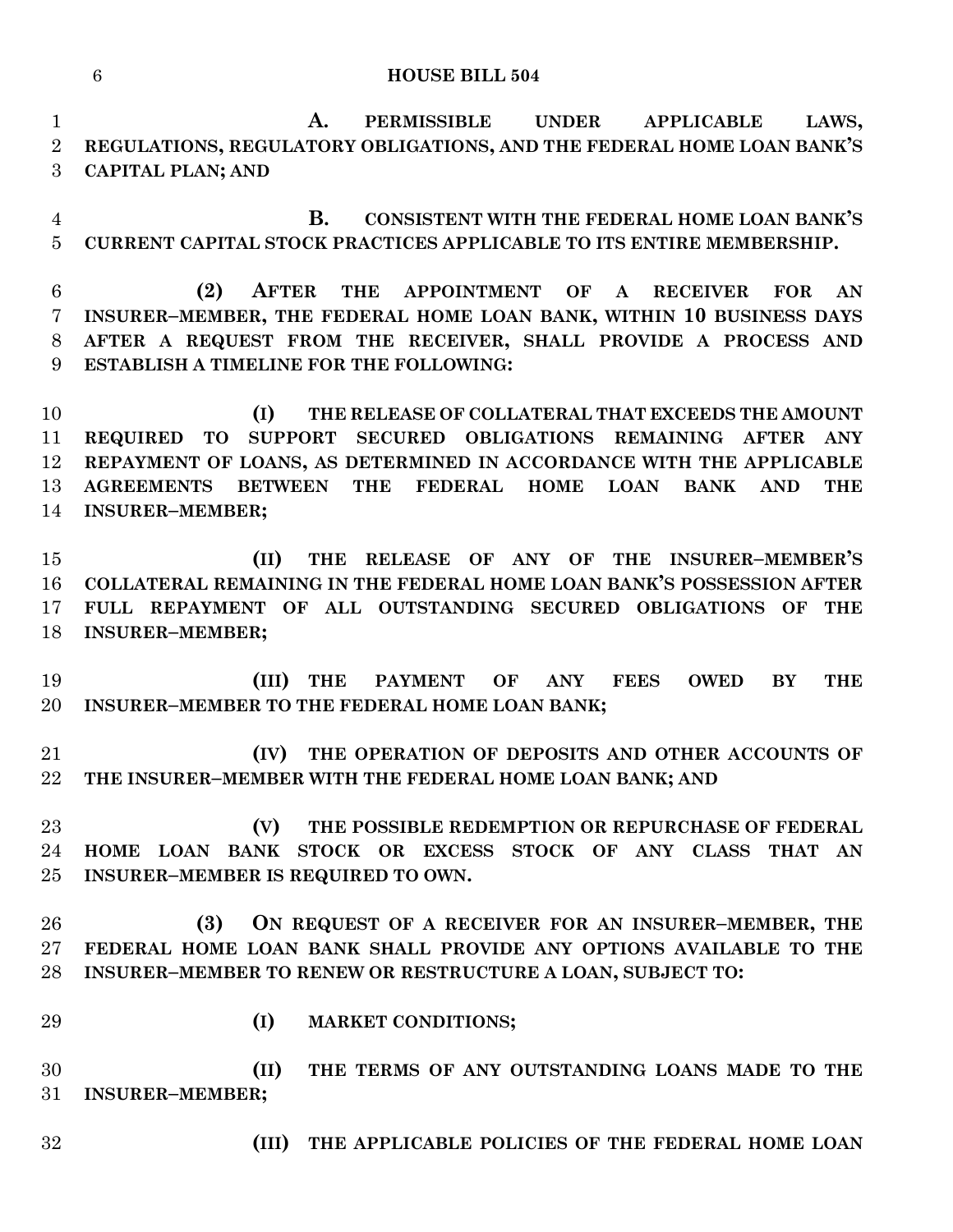**BANK; AND**

# **(IV) THE FEDERAL HOME LOAN BANK'S COMPLIANCE WITH FEDERAL LAWS AND REGULATIONS.**

9–221.

 (a) A transfer of or lien on the property of an insurer is voidable if the transfer or lien is:

 (1) made or created within 4 months before the issuance of a show–cause order under this subtitle;

 (2) made or created with the intent to give a creditor a preference or to enable the creditor to obtain a greater percentage of the debt than another creditor of the same class; and

 (3) accepted by the creditor having reasonable cause to believe that the preference will occur.

 (b) Each director, officer, employee, stockholder, member, subscriber, and any other person acting on behalf of an insurer that is concerned in a voidable transfer under subsection (a) of this section and each person that, as a result of the voidable transfer, receives any property of the insurer or benefits from the voidable transfer:

- 
- (1) is personally liable; and
- (2) shall account to the Commissioner.

(c) The Commissioner as receiver in a delinquency proceeding may:

 (1) avoid a transfer of or lien on the property of an insurer that a creditor, stockholder, subscriber, or member of the insurer might have avoided; and

 (2) recover the transferred property or its value from the person that received it unless that person was a bona fide holder for value before the date of issuance of a show–cause order under this subtitle.

# **(D) (1) EXCEPT AS PROVIDED IN PARAGRAPH (2) OF THIS SUBSECTION, THE RECEIVER FOR AN INSURER–MEMBER MAY NOT VOID ANY TRANSFER OF, OR ANY OBLIGATION TO TRANSFER, MONEY OR ANY OTHER PROPERTY ARISING UNDER OR IN CONNECTION WITH:**

- 
- **(I) A FEDERAL HOME LOAN BANK SECURITY AGREEMENT;**
- 
- **(II) A PLEDGE, A SECURITY, COLLATERAL, OR A GUARANTEE**